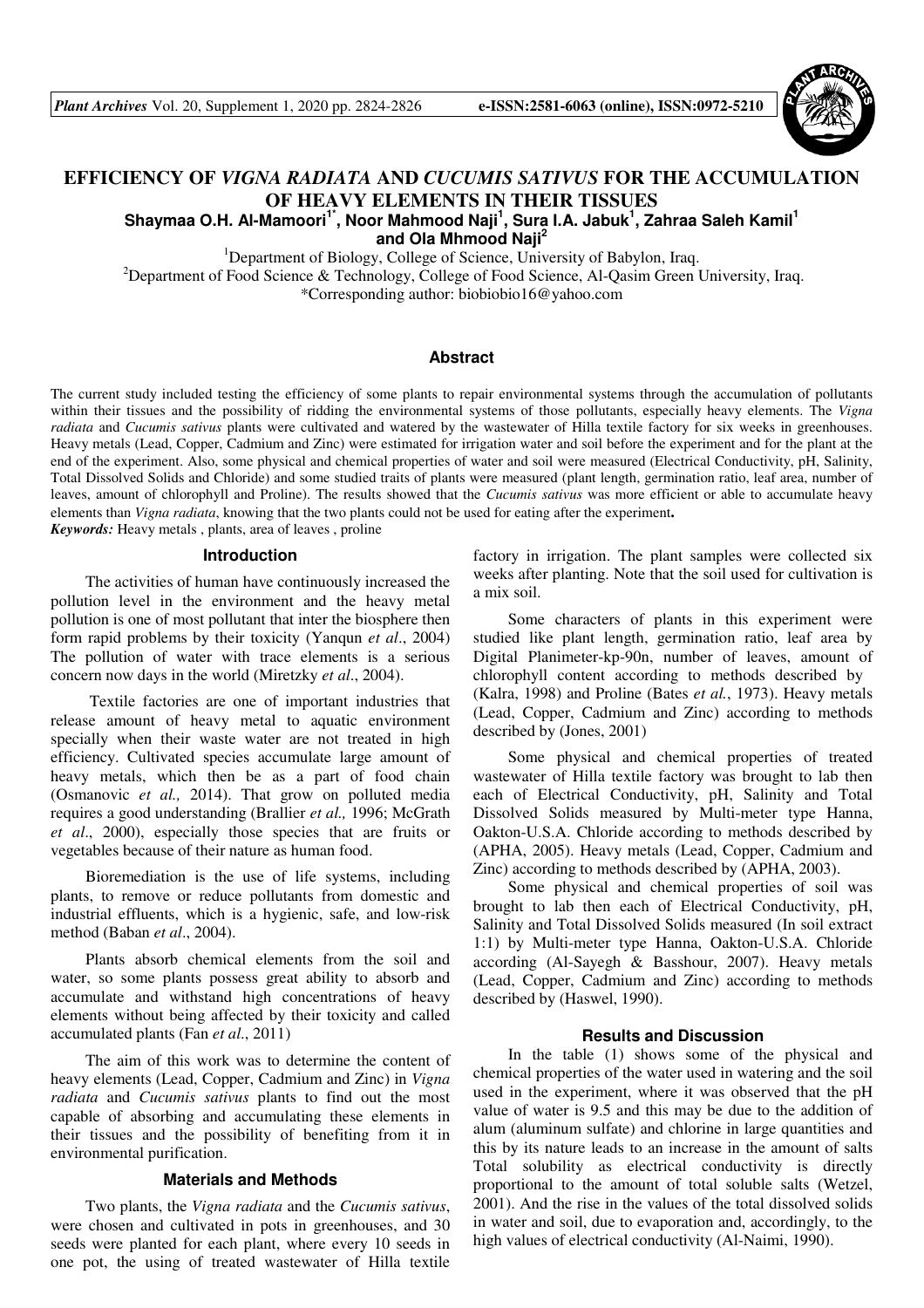It was found through the study that the value of the pH in the soil was alkalinity or tilted to the alkalinity and this result is consistent with (Al-Khafaji and Al-Rawi, 1975), as most of the soil of the sedimentary region is of alkalinity pH or tilted to the alkalinity. Electrical conductivity is an indication of the amount of dissolved salts present in water or soil. It is an important factor in determining the soluble elements in them as the high values of electrical conductivity are directly proportional to the amount of soluble salts (Wetzel, 2001).

**Table 1 :** Characteristics of Hilla textile treated waste water and soil Some

| soil   | water | <b>Parameters</b>                      |
|--------|-------|----------------------------------------|
| 5708   | 2245  | Electrical conductivity ( $\mu s/cm$ ) |
| 8.2    | 9.5   | pΗ                                     |
| 3750   | 1372  | Salinity (mg/L)                        |
| 4030   | 1579  | Total Dissolved Solids (mg/L)          |
| 1280.2 | 519.6 | Chloride $(mg/L)$                      |

Table (2) shows some of the studied phenotypic and physiological measurements of the *Vigna radiata* and *Cucumis sativus*, where the highest germination percentage was for the *Vigna radiata* and was 63% while the *Cucumis sativus* plant was 45%. Perhaps the reason for that is due to the physiological and biological processes of the plant. His rapid growth in all stages of his life such as the seed formation stage, the seedling growth phase, the vegetative growth phase and the fruiting phase (Al-Khafaji and Al-Rawi, 1975).

The results showed that there is a difference in the length of the plant and the area of the leaves and the number of leaves of the two plants used in the study and this is related to the genetic origin of the two plants, with respect to the leaves, which represent one of the important parts of the plant because they are used in the process of photosynthesis, respiration and transpiration, as for the characteristic of the leaf area It is a measure of a plant's ability to photosynthesis (Cutier *et al*., 2007).

The results also showed Table (2) a decrease in the chlorophyll content in *Cucumis sativus* while its rise in *Vigna radiata* and the reason may be due to the high concentrations of heavy elements in *Cucumis sativus* and its decrease in *Vigna radiata*, the inverse relationship between the amount of chlorophyll and the concentration of pollutants, especially the elements heavy (Marwood *et al.,* 1999).

**Table 2 :** Some physical and physiological measurements of the studied plants

| Cucumis<br>sativus | <b>Vigna</b><br>radiata | <b>Parameters</b>          |
|--------------------|-------------------------|----------------------------|
| 7.7                | 8.4                     | Plant Height (cm)          |
| 45                 | 63                      | Germination Ration (%)     |
| 15.8               | 4.1                     | Leaf Area $(cm2)$          |
|                    |                         | Number of Leaves           |
| 22                 | 28.5                    | Chlorophyll Content (SPAD) |
| 18.61              | 12.22                   | Proline (mg/g.D.W)         |

All plants absorb chemical elements from the soil, and some plants have a great ability to absorb and accumulate and withstand high concentrations of heavy elements called accumulated plants (Fan *et al.,* 2011). One of the important solutions to tackle soil contamination with these harmful

materials is the technique of purifying soils contaminated with heavy elements using plants (Mittal *et al.,* 2014).

Through the results in Figure (1), the highest concentration of heavy elements in the water was for the zinc and lead components, possibly due to plumbing processes or an oxidizing agent of sulfur dyes as a result of using heavy elements salts in dyeing. Also, this is due to their entry into the water from many sources, such as water pipes consisting of lead and zinc, soldering and plumbing materials, galvanized steel pipes, (PVC) tubes (Wetzel, 2001), or the dissolution of the zinc lining of the transporting tubes or water tanks as a result of adding chlorine (Spellman, 2008) where sodium chloride and sodium hypochlorite are added in the printing, dyeing and textile preparation units, which in turn leads to higher chlorides to increase corrosion, which affects the concentration of zinc in Water (USEPA, 2002).

As for the soil, the highest concentration of heavy elements was lead element (Figure 1), perhaps due to the lower pH of the soil compared to water as it increases the solubility of lead in the soil (ATSDR, 1999) and may also be due to the high affinity of the lead element To bind to the organic matter present in the soil (Bradl, 2005).



Fig. 1 : Concentrations of some heavy elements in water and soil

 As for soil, the highest concentration of heavy elements in them was the lead element, Figure (1), perhaps due to the low pH in the soil and thus increasing its solubility in the soil, which facilitates its movement in the soil column and facilitates its absorption by plants (Page *et al.,* 1981).

 The results showed in Figure (2) that the *Cucumis sativus* is more able to absorb and accumulate heavy elements in its tissues compared to the *Vigna radiata*, the reason may be that the leaves of the *Cucumis sativus* have a larger surface area than the leaves of the *Vigna radiata* (Guo-Xin *et al*., 2005)

 The ability of plants to withstand the different concentrations of heavy elements and their continued growth is the result of a balance potential in the level of both enzymatic and molecular antioxidants such as proline (Al-Wahaibi, 2007), where we note the high proline values in *Cucumis sativus* and this because of the high concentrations of heavy elements in its tissues compared to *Vigna radiata* where the values of Proline has lower and the concentrations of heavy elements in its tissues are also lower. That is mean, the plant's ability to increase enzyme antioxidant activity when the plant is under a lot of stress(Foroozesh *et al.*, 2012.; Al-Mamoori and AL-Adily, 2018).